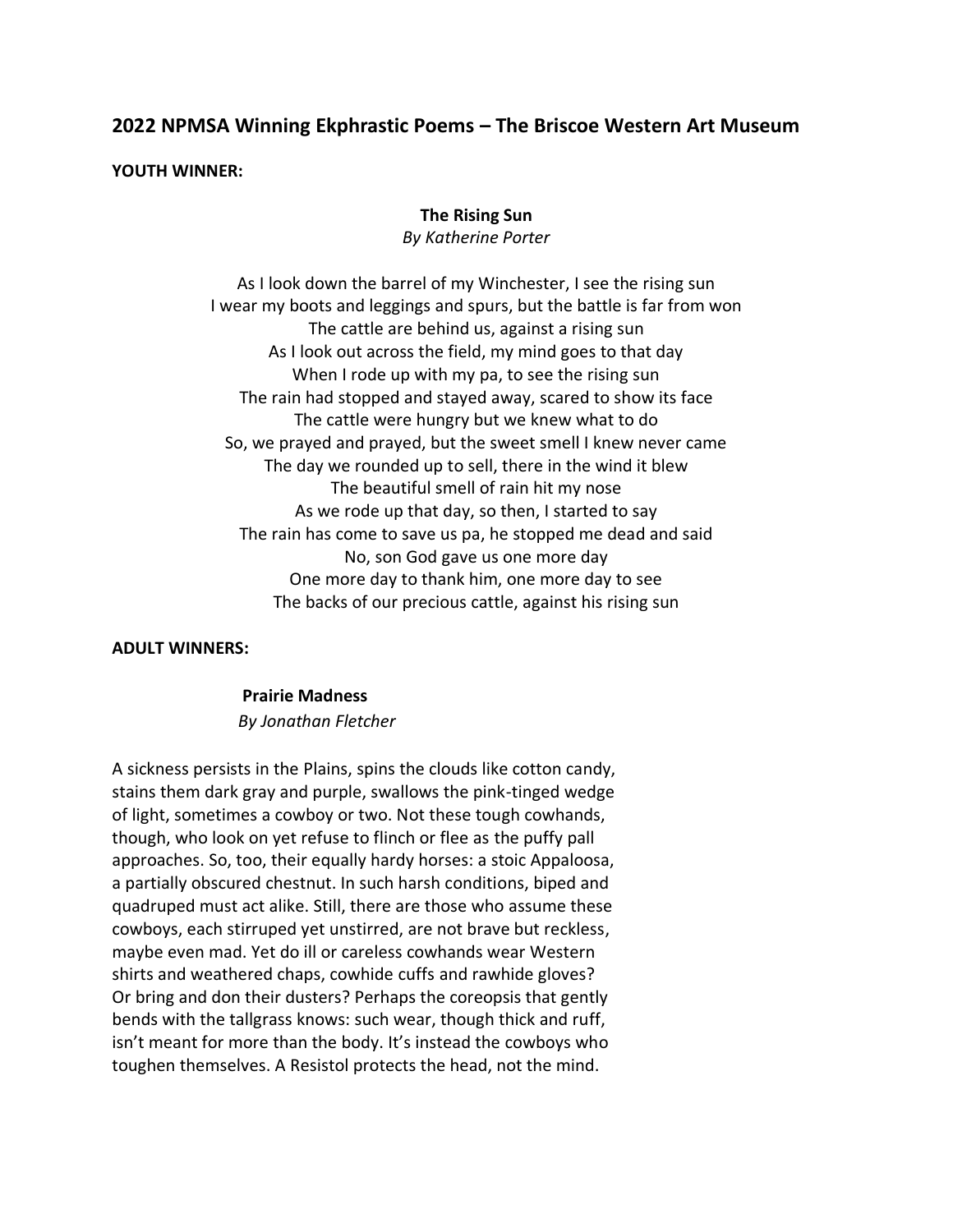# **These Old Bones**

*By Diane Gonzales Bertrand*

feel the storm before I open my eyes, twisting in my backbone, cracking in my knees. Tell the boy over coffee we wear our canvas long-coats today. He pulls aside the checkered curtain squints at the sun, laughs.

With his coat shoved under his saddle, he rides beside me, admiring his own shadow. As we reach the herd nuzzling yellow weeds, the clouds distill as purple mist, steady drops rap against our hats. Rolling thunder muffles his cursing at these old bones he refuses to trust.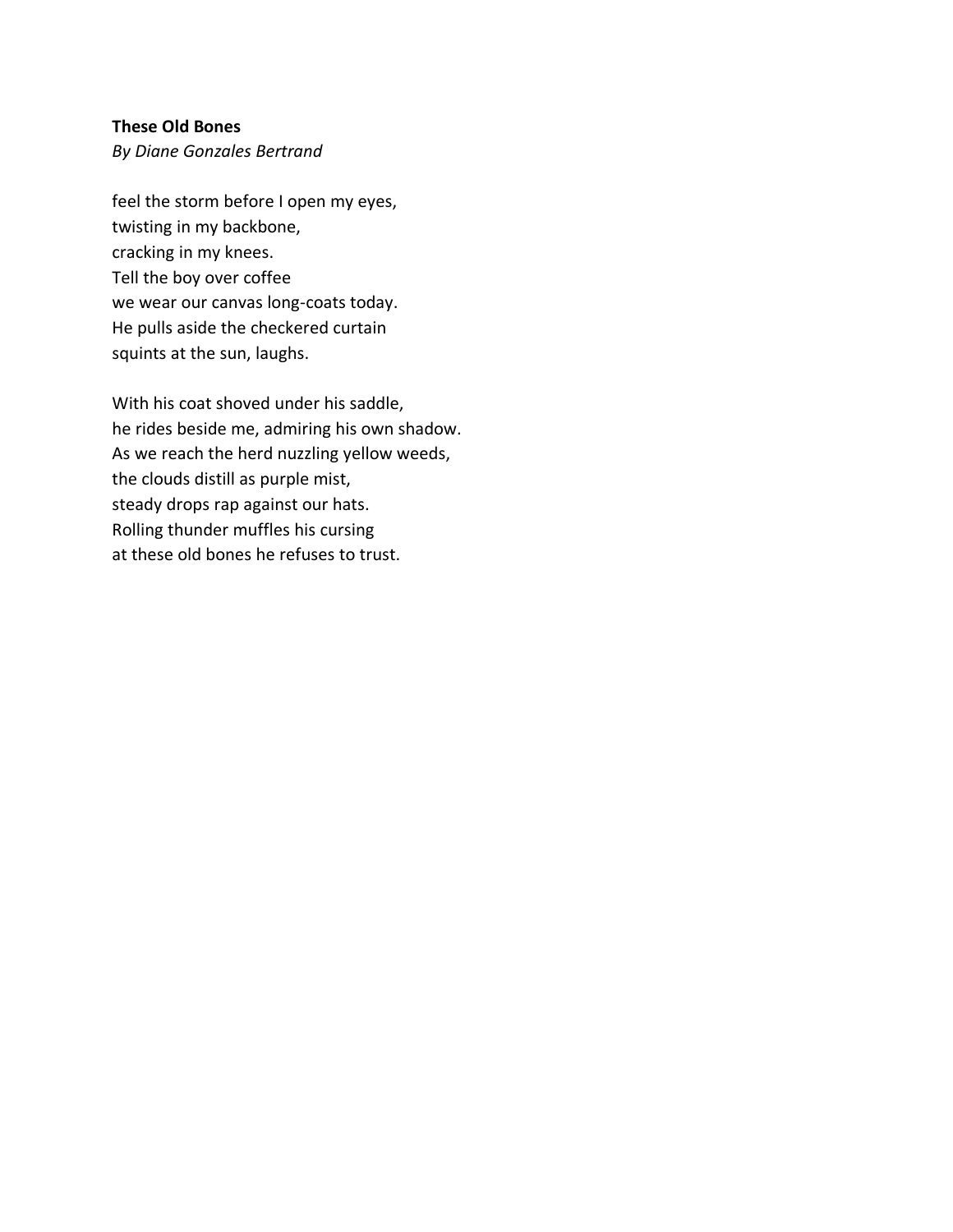# **2022 NPMSA Winning Ekphrastic Poems – The McNay Art Museum**

#### **YOUTH WINNERS:**

#### **Footprints of Knowing**

*By Theo Crump*

Let me settle into the soles of your shoes and taste where the bottoms have touched, drink where your mind has made a home of the ground

Let me caress your stilettos, and peel off the remains of the hearts you've made a footprint

Let me pick the birdseed and pain from the divots in your soles and show me how they build your consciousness

#### **The Cabinet by the Door**

*By Catherine Day*

Her memories are stacked by the door, Piled and heaped, scuffed and worn. Nicotine-stained, chunky-heeled visions of adolescence, Sharp, polished images of professionalism, Quiet slips, soft nicks of self-reflection. They wonder after her, and the life she's given them– Which of them will she wear today? The ones she is most comfortable in? What about the secluded ones, hidden away for the day she truly needs them? And what of the ones consigned To a life of being forsaken, not forgotten?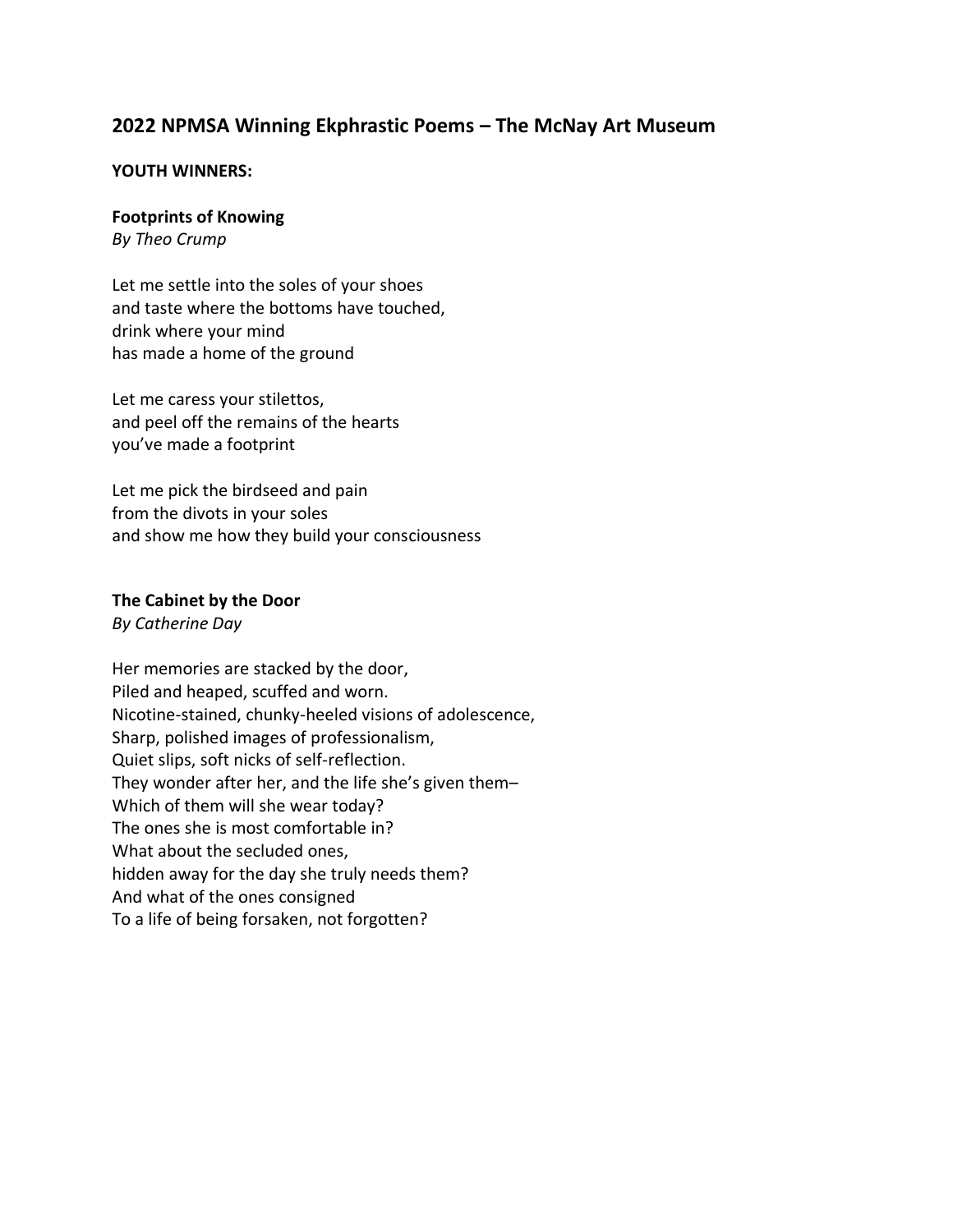# **Waste**

*By Catherine Day*

*Thump thump thump* They drop like stones One after another, down they go, Into a form of wrinkled brown patent leather skin, and crippled pink polyester heart, and unused, disfigured plastic soul.

*Th-thump, th-thump, th-thump* Here's another, another not wanted, not needed Because there's millions–no, billions– Of whole, perfect specimens right above *Ba-bump, ba-bump, ba-bump* So all hail the rejects, the non-perfects, As they mold a solemn, lonely figure Forever wondering why they weren't good enough To make it off the assembly line.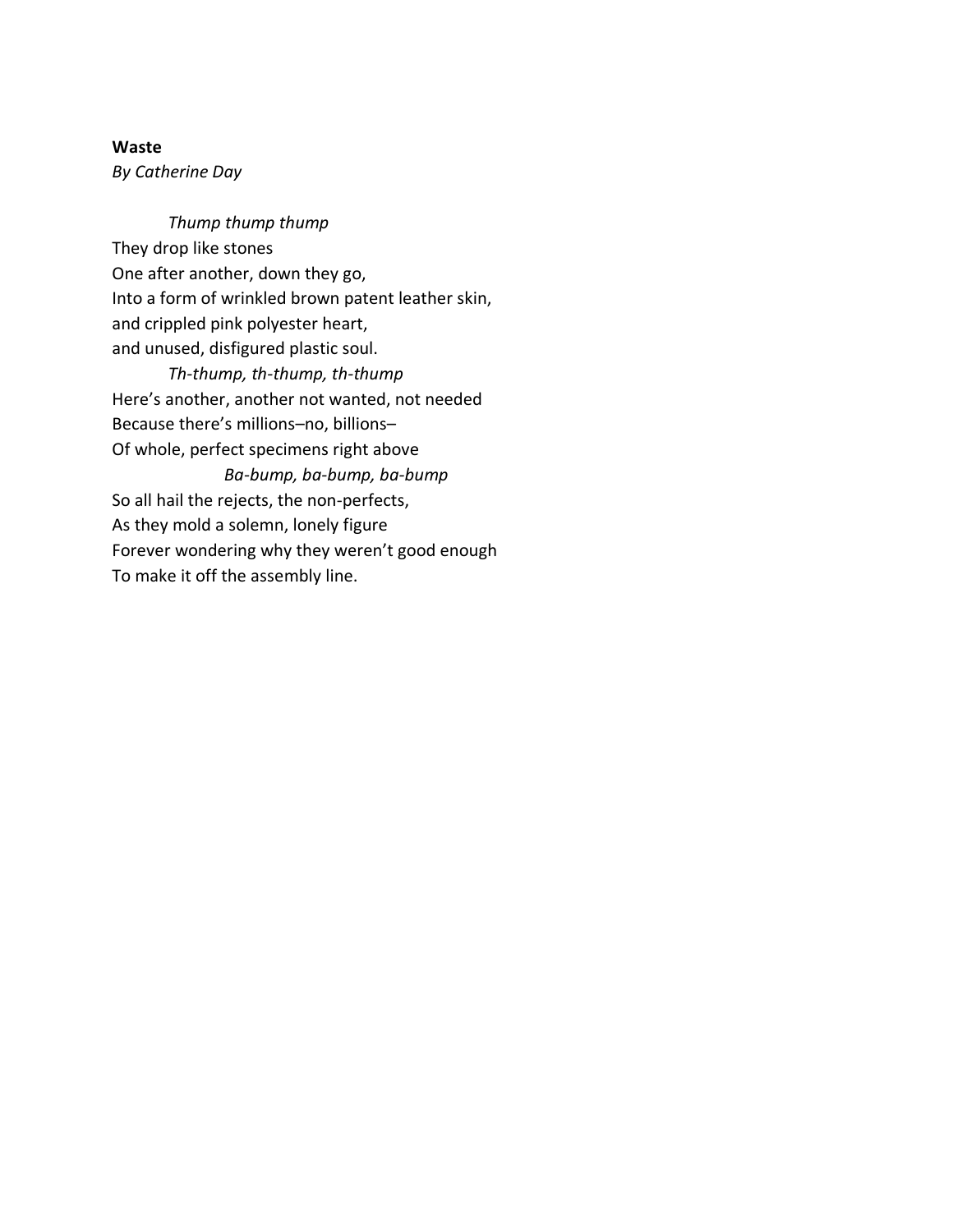# **ADULT WINNERS:**

#### **6:37 PM**

*By Amy Lewis*

This is the gravity of the day. Melting in place between lock and dinner. A self, solidifying, sliding in shoes too large, body and space a loose skin refilling with a hiss. Night is for melting back into shape. And tomorrow you will wake, recognize your own reflection, and there will be the meditation of standing up, of doing quiet tasks while the coffee brews or teapot rattles, so many things contentedly bubbling. There will follow the meditation of closing doors, of key clack. And soon the contortions and shrinking again.

# **Sole Sitter I**

*By Bett Butler*

In these women's shoes, creased and scuffed, patent leather turns to bronze patina; shins take shape from chunky heels of platforms and stilettos worn by disco divas, drag queens. Young girls teeter, falling, ankles sprained, spines misaligned by the tyranny of fashion.

Denied the podium and rostrum, are these the only platforms they're allowed?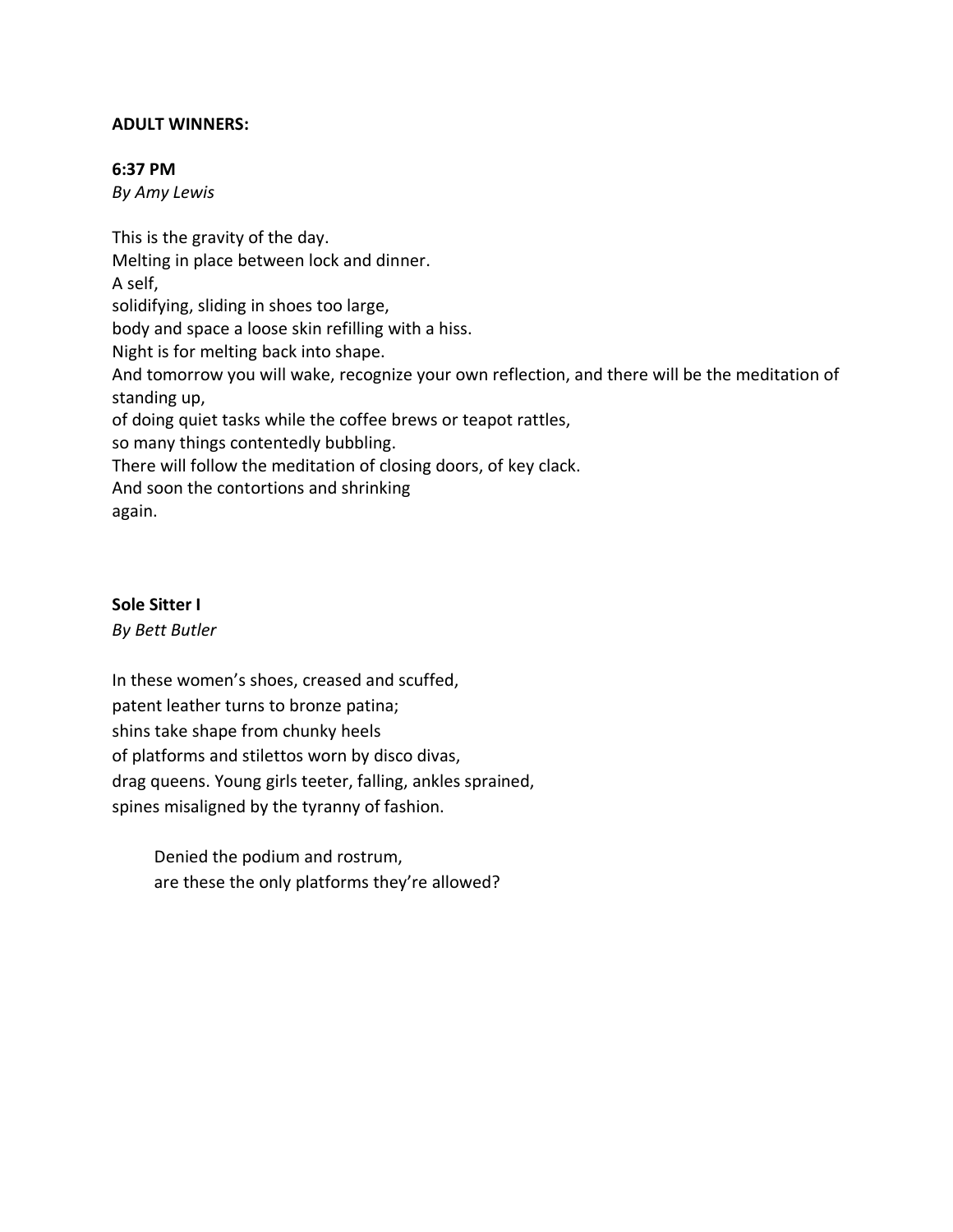**Kicks** *By W. A. "Bill" Coggins*

Acrobatic shoes, walking hands Leather treks cross, stiletto sands, Nigeria, Ethiopia, in high heels, Eyes kick around, rubber soul field. Frozen bronze blues, clogs in green sky, Spirits of Africa, answers to why - Mary Janes stumble, futures begin The ghost of a smile, the upside of a grin.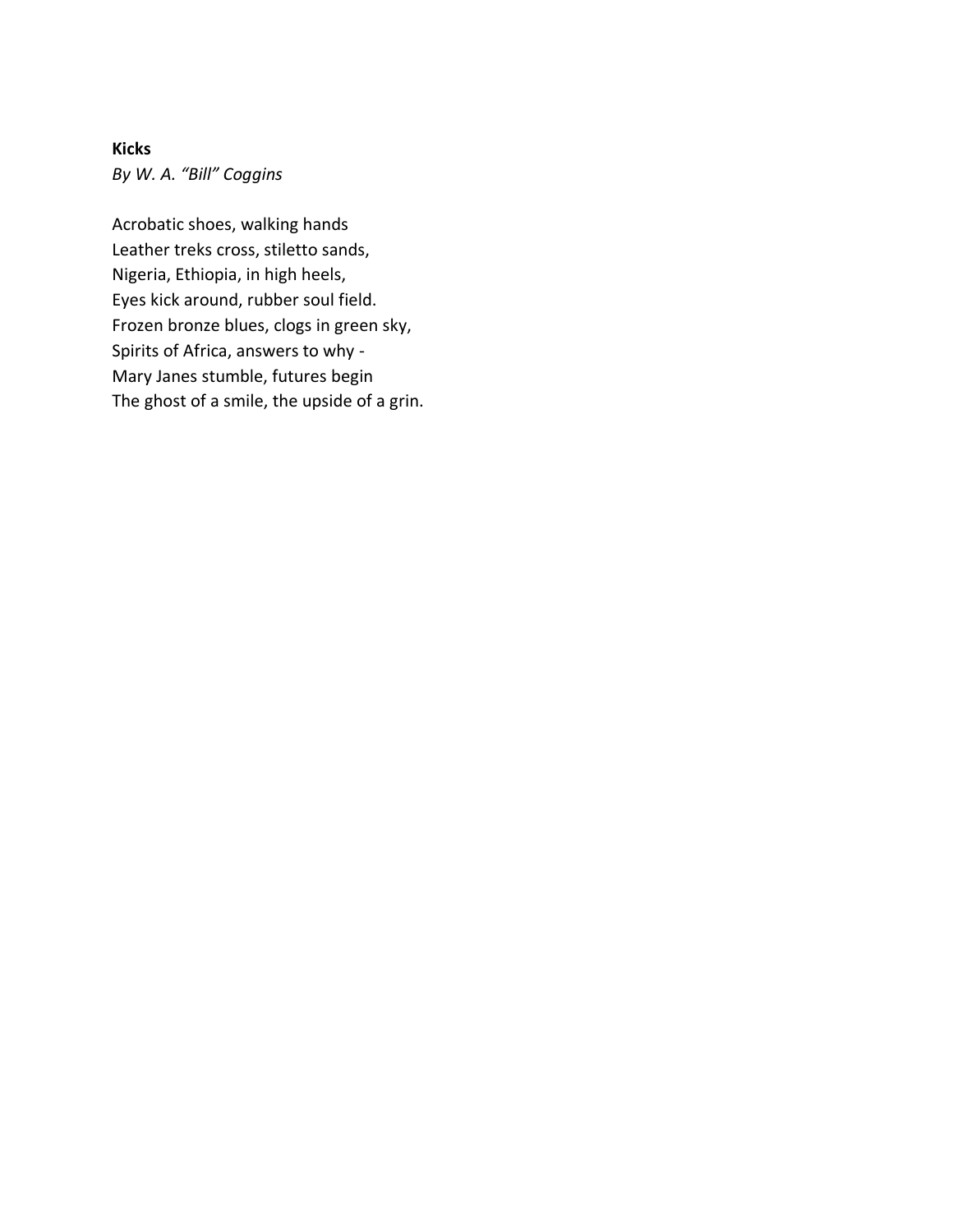# **2022 NPMSA Winning Ekphrastic Poems – Ruby City**

#### **YOUTH WINNER:**

# **Hub, 3rd Floor, Union Wharf, 23 Wenlock Road, London N1 7ST, UK**

*By Aarav Gedala*

Open holes, open doors, open wounds, yet no salvation can pass through And reality ceases not as the walls him and the air breathes away As people pass by and the sun raises and falls like the breath in my chest slipping away And eventually the sun and the moon look the same through this purple lens And as I watch death at my front door I can't escape to salvage what's left of the world And I can't go back to when maybe I didn't keep myself in this cage And even after tracing ever single crevice or this building I still can't find the will to hold on to that last breath And as the air slips away from me I cant find the will to leave, the will to live as the air slips away from me I don't bother making a step outside the third floor of the hub on 23 Wenlock Road Because I no longer hold possession, I hold no more love, and what I cared for doesn't care for me

#### **ADULT WINNERS:**

#### **Pop-Pop's Hallway**

*By Robert J. Cavazos*

A purple haze outline forms three access points to memory. Sans the RAM of lived experience, what's sculpted crumples like fabric.

Memory only has some steel to it. Once, I envisaged each transition as sharp, vertical—brilliant, bright lines. For each entry and exit, a translucent corridor.

This is how we maintain memory. Thread it through an empty passageway a tall hallway where my grandfather had laughed as my wife and I danced and he felt young again.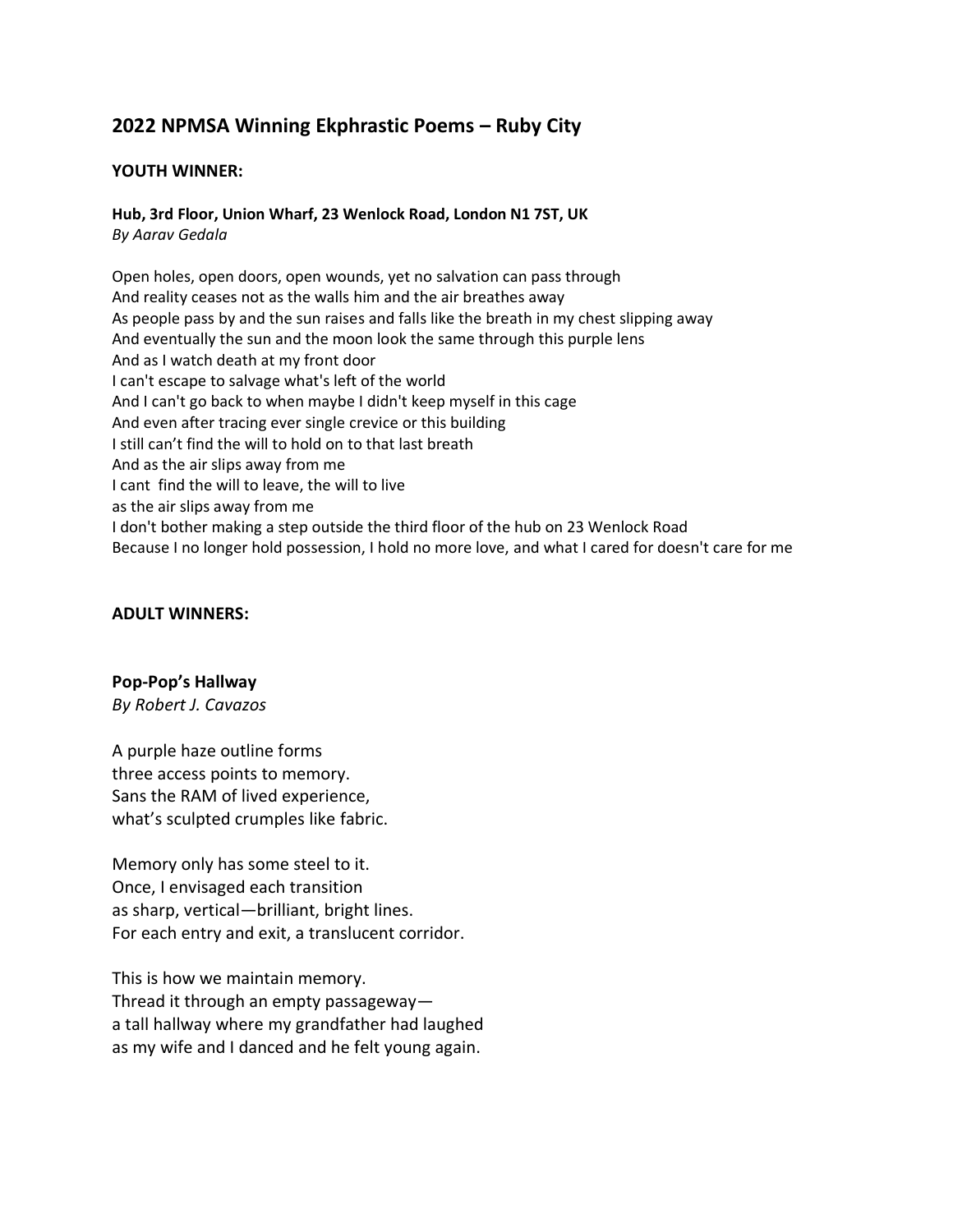#### **Genius loca**

*By Pablo Miguel Martinez*

No shiplap walls, no posts or closets, only négligée'd frame, see-all construct I call soul. Some boast they know my diaphanous chambers, but oafishly mistake translucence for weakness. Shameless! they excoriate. All because I am gauzy and prefer the ethereal, a suggestion of heaven. Easy to pin, this filmy part of me. Every night they come, spewing unveiled threats, armed with shears, jagged words, and spite. My sisters, glass frog and immortal jellyfish, remind me: Our joy and salvation the phobics' disgust and desire—puzzle the conventional. Where does the sea end and integument begin? Where does the truth begin and the great lie end? See for yourself— I've nothing to hide. My life an exquisite exhibition, monumental. Laud this not-cathedral, mother's lavendered breath, this not-pavilion. Prize this pervious house of mine—sheer and plain and beautiful. \*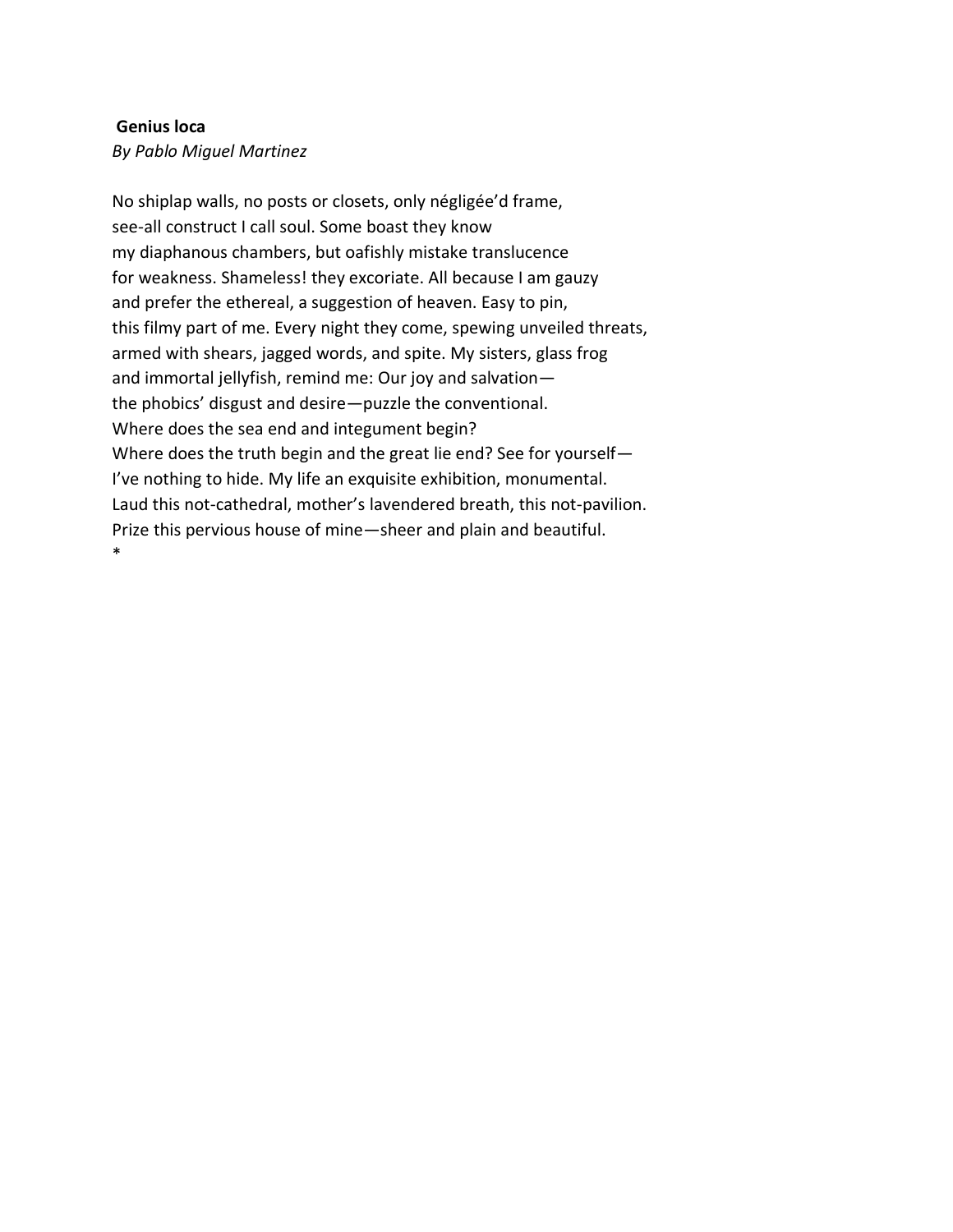# **2022 NPMSA Winning Ekphrastic Poems – San Antonio Museum of Art**

## **YOUTH WINNERS:**

## **Ever-Changing**

*By Ariana Chaudhary*

All they could see from their frigid, raven-feathered boats, Were the silken strands of shaded water, and their eyes dusted With the milky breeze carrying( them softly, a mother to child. *Children of the earth, children of the sun*, she sang. *Welcome home*. Though towering over their curious figures, she reached out a hand— Slender fingers with chipped nails, rough yet warm with autumn's sun-faded embers. They created a rain-kissed stream of houses, one with summer's golden-flaked wind— They passed through the gentle-eyed giants, following the fluted harmonies To a hidden palace, pampered with spring's persimmons and fermenting wild rice. But now as seasons rise and wane, perhaps the giants don't stand as tall— Perhaps the musk wind carries her leaves in a new direction— Perhaps the children's hearts have changed—

Yet if all remained static, when could the buds of life ever bloom?

# **Landscape Of The Four Seasons**

*By Isabel Brown*

When dawn has arisen, The lively bark whisper And the leaves Huddle me with grace.

With luck, we move forward-With disharmony Come streams of tears The fish swim along And the boats graze across.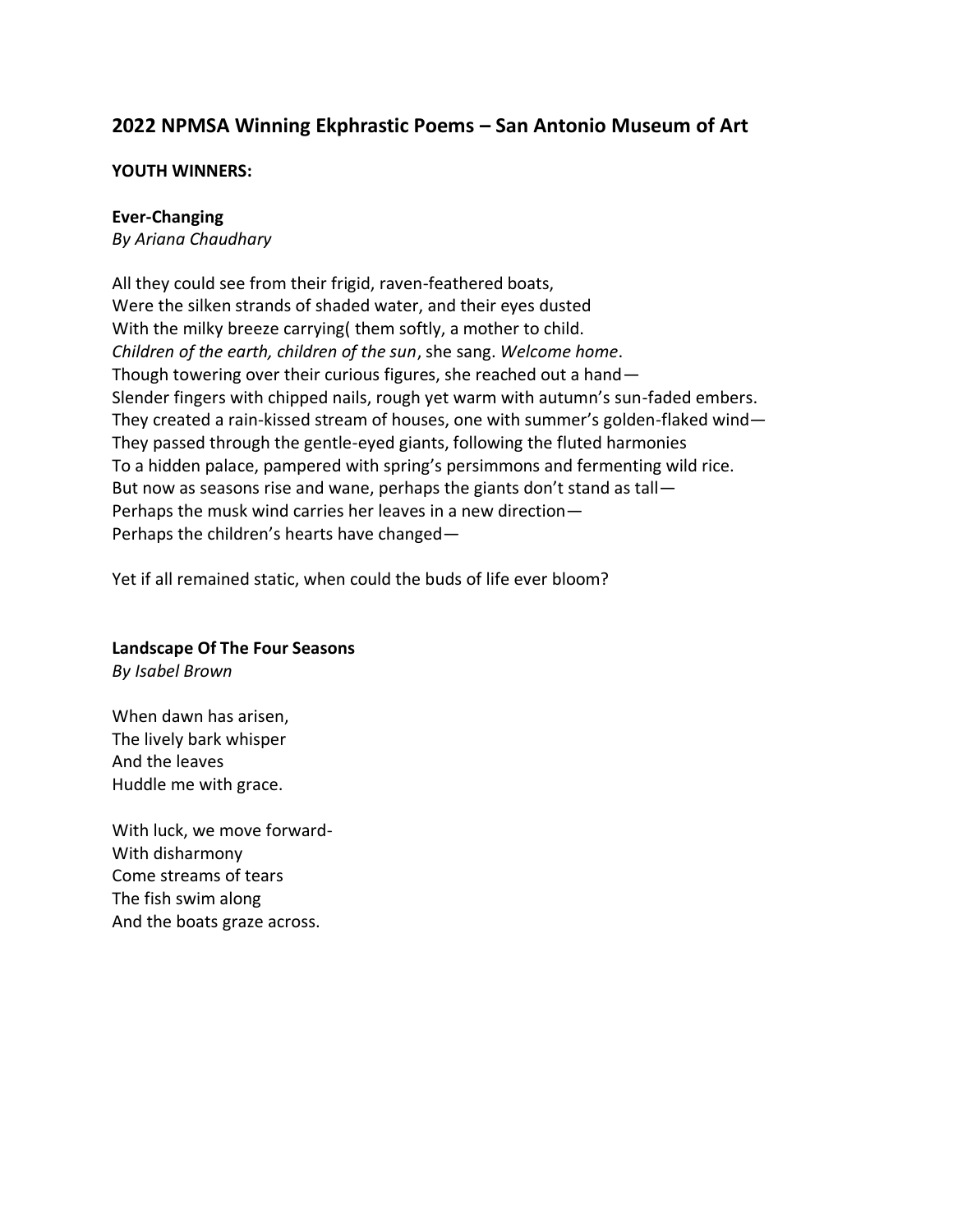# **Memory**

*By Pia Nathani*

Waiting on the dock No place to call home Just my travels and I All alone

The clouds in the sky The wind in my hair I look at the village And just stare

Relaxed with the breeze And the mountains so tall The boats coming in A memory I can't recall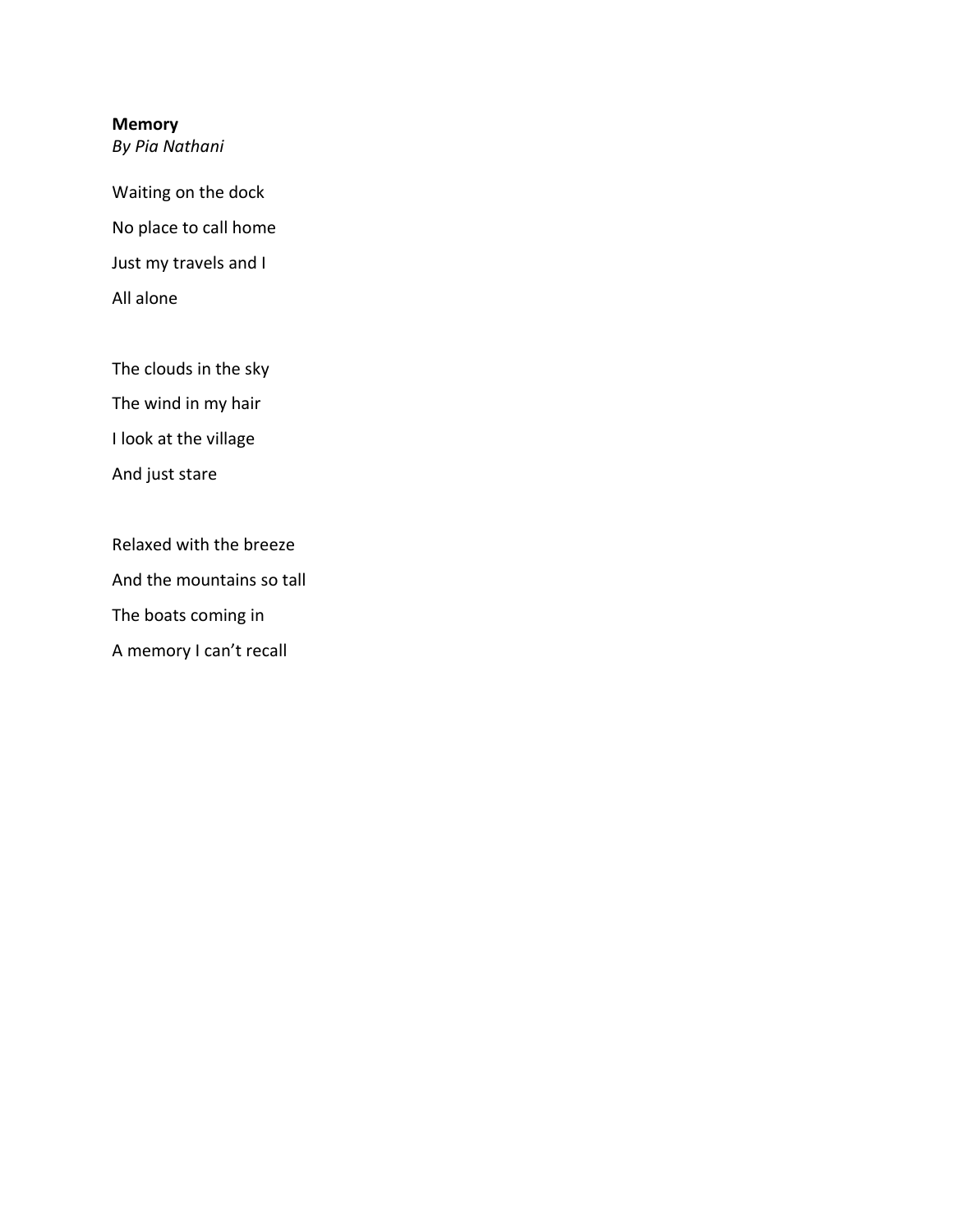#### **ADULT WINNERS:**

#### **Haiku for Landscape of Four Seasons**

*By Veronica Morrison*

We are waiting out the unrelenting greyness of a somber year.

# After Unkoku **Tōgan's** *Landscape of Four Seasons By Mark Heinlein*

High above the village in the depths of the depthless mountain range, spring Has been swallowed up. And the handful of days fisted in our pockets scatters Like the last oak leaves as stiff gusts tear through their naked branches. Deep in unseen crevices, the nightingale sings its spring song but can barely Be heard. And the dirt-colored swallows that feed at the bird feeder scare When the cardinals come. (Are they my dead parents come from far away?) Death and war are the junket and vessel of calamitous governments. How many suffer, collapse from the heat and drouth of the shifting Season? Blameless, innocents cross the borders helpless with crumpled maps Of their old lives. O illimitable hope, O unseen wonder, come back, guide us Through the steep mountain pass safely. On the other side, breathless From the tenuous riprap winding into the clouds, there will be time to rest. Looking back, I had no idea the journey would be so brief. Looking back,

*how small the world is below.*